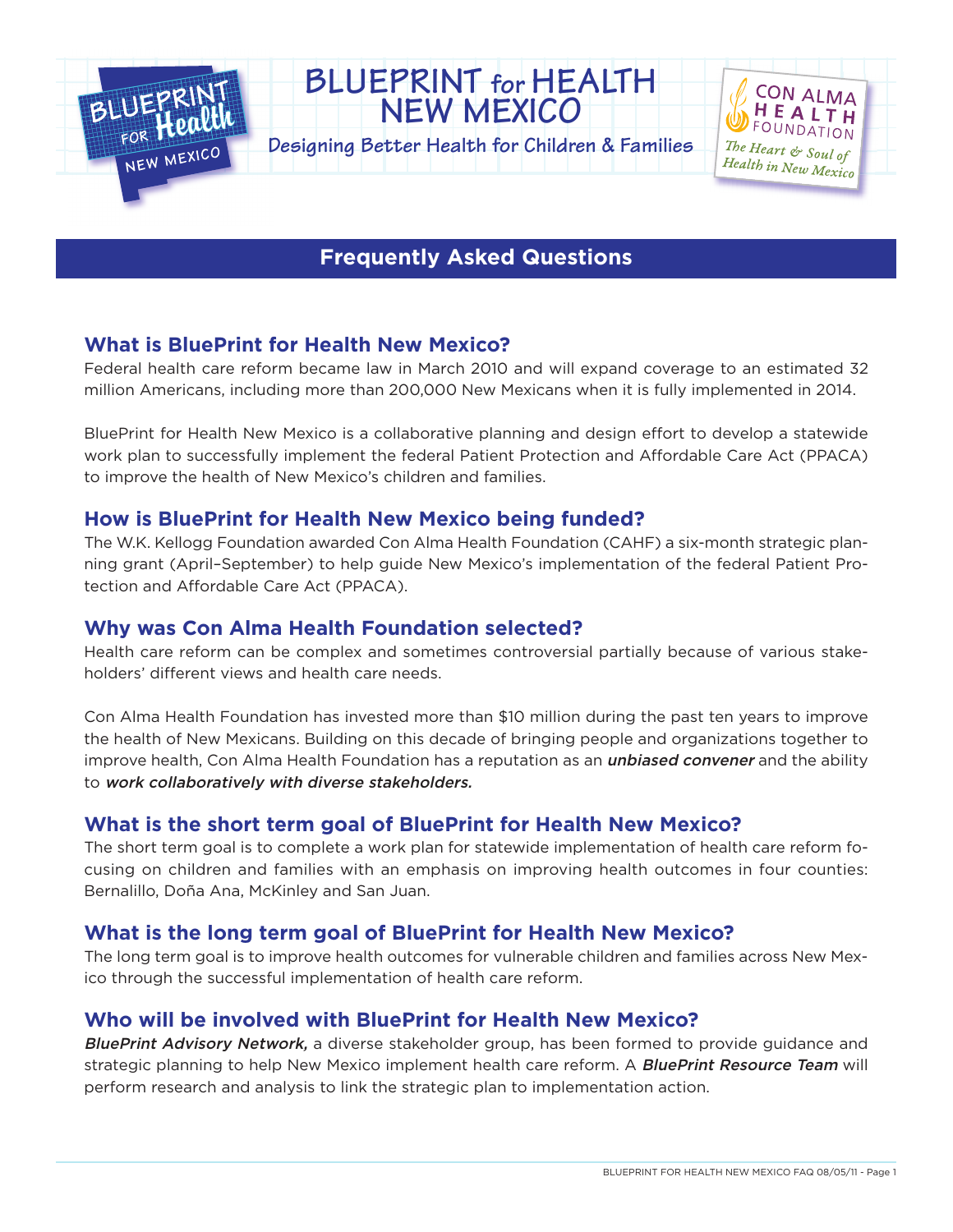#### **How is BluePrint for Health New Mexico different from other implementation efforts?**

Because people have different views and health care needs, BluePrint for Health New Mexico is taking a multi-stakeholder approach and is committed to a local community-based participatory process to expand involvement and ensure diverse stakeholder interests are included.

BluePrint Advisory Network will reflect New Mexico's vibrant diversity and will guide the planning and implementation process to build trust and develop common and realistic goals.

BluePrint Advisory Network includes representatives from the community, private and non-profit employers, policy makers, government entities, and members of the Resource Team.

#### **How will community needs and input be used to change our health care system?**

Local community organizations will be asked for their input. BluePrint for Health New Mexico is a collaborative planning and design effort to provide communities the opportunity to make a difference in developing a statewide work plan to implement federal health care reform with an emphasis on improving health outcomes in four counties: Bernalillo, Doña Ana, McKinley and San Juan. Local community representatives in these four counties are part of the Resource Team and will be asked for their input through the planning process. The New Mexico Alliance of Health Councils is also a member.

#### **How will the root causes of health inequity be addressed in the work plan?**

The Con Alma Health Foundation promotes health equity by supporting greater access to health care and improved quality of health care for all New Mexicans with a special emphasis on people of color and rural and tribal communities. BluePrint for Health New Mexico reflects this core value by acknowledging and incorporating innovative strategies to address the root causes of health inequity, including poverty, race, education, etc.

#### **What is the BluePrint Resource Team?**

A **BluePrint Resource Team** will perform research and analysis to link the strategic plan to implementation action. The BluePrint Resource Team will research opportunities to increase health care access for children and families; identify and coordinate current and past New Mexico health improvement efforts; review existing New Mexico implementation efforts and identify future actions needed in New Mexico in order to take advantage of opportunities to develop health care community capacity. The BluePrint Resource Team will also develop strategies to maximize federal resources for prevention programs and public health interventions. The Resource Team includes individuals and non-profits with legal, data research and policy analysis expertise. Reports from the BluePrint Resource Team will be available by late fall, 2011.

#### **What will the BluePrint Advisory Network do?**

The **BluePrint Advisory Network** will guide the planning and implementation process to design and build a statewide plan with emphasis on vulnerable children and families and targeted communities to successfully implement health care reform as required by federal law. The plan will be data driven and community and common ground focused. The BluePrint Advisory Network will build capacity and increase coordination to address community needs and implementation readiness.

#### **When will BluePrint for Health New Mexico finalize their efforts?**

The strategic planning grant is currently scheduled to be completed the end of September.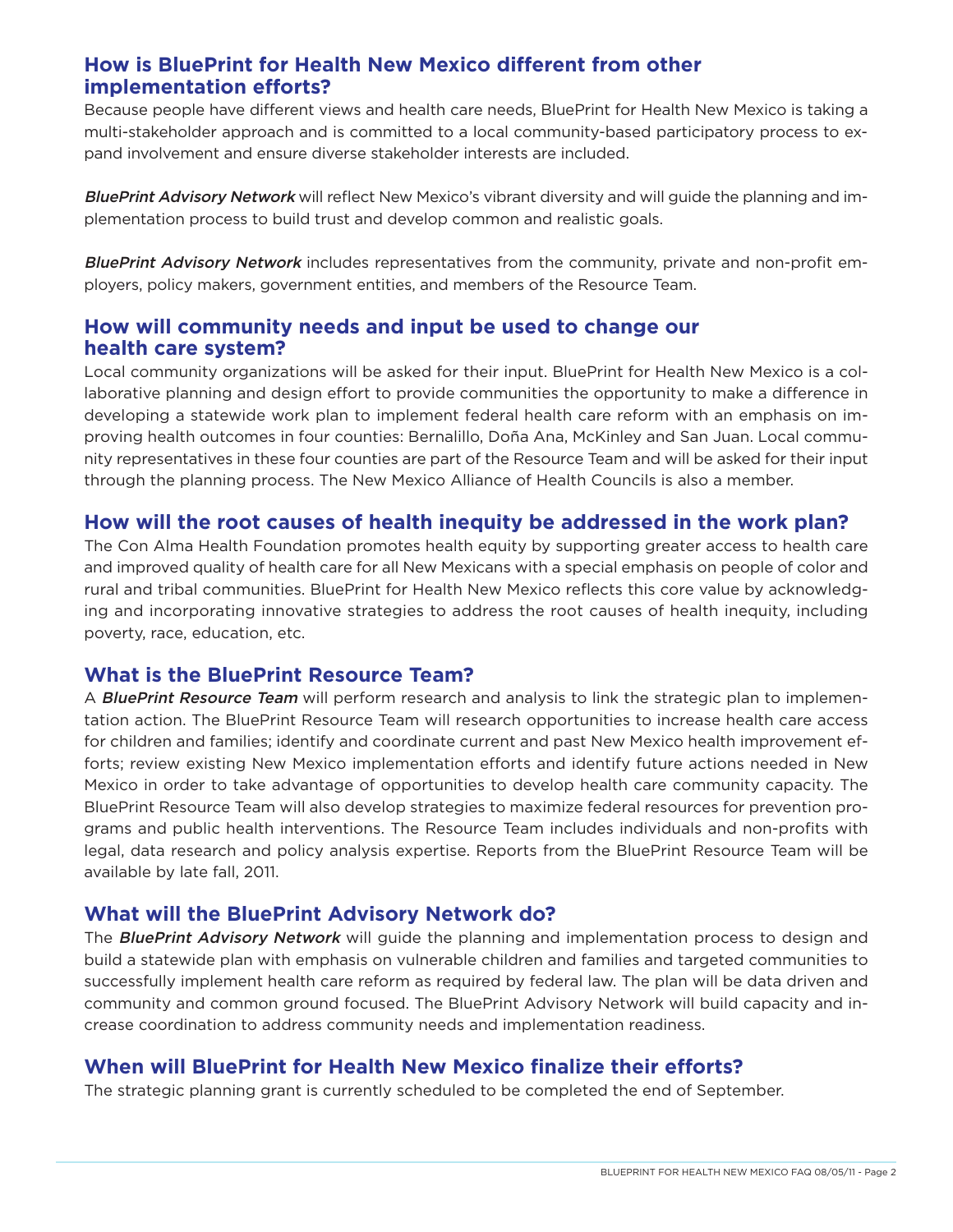#### **How will a statewide plan be developed in such a short time?**

BluePrint for Health New Mexico has four planning phases that are anticipated to be completed later this fall.

Assessment – Profile community needs, resources, and readiness to implement health care reform, and identify strategies that lead to successful implementation. The assessment phase also includes an inventory and analysis of current New Mexico reform implementation efforts. The resulting report will make recommendations for statewide implementation; legislative initiatives, lessons learned including stumbling blocks or barriers such as workforce development, infrastructure, political climate; opportunities for moving forward with statewide implementation strategies.

Capacity Building – Mobilize and/or build capacity to address needs and implement reform. The capacity phase aims to create and maintain partnerships and to pursue a common agenda.

Planning – Develop a work plan with shared goals, objectives and performance targets, and select policies, programs, activities and strategies to implement the work plan.

Implementation - Implement work plan including programs, policies, activities, and strategies. A staffing plan will be developed to support the collective effort and serve as the backbone for the initiative. Implementation of the work plan does not happen in this six month phase.

Evaluation – Monitor and evaluate the planning process by collecting and analyzing data, evaluate capacity building and group interaction.

#### **The law is expansive and complex. How will this project focus on so many aspects of health care reform?**

Blueprint for Health New Mexico has narrowed its focus to 10 areas of successful implementation as designed by the National Academy for State Health Policy (see http://www.nashp.org/sites/default/files/state.policymaker.priorities.for\_.health.reform.pdf)

Each focus area will include opportunities for New Mexico. Reports on each focus area will be included in the overall plan.

Be Strategic with Insurance Exchange – Review executive, legislative and federal implementation issues for potential insurance exchange structure; develop eligibility and enrollment policy recommendations with a focus on exempt populations, e.g. Native Americans; and identify opportunities for communitybased educational outreach.

Regulate the Commercial Health Insurance Market Effectively - Focus on protection for children and analyze the federal consumer protection requirements; the Superintendent of Insurance's authority to enforce insurance reforms; and summarize existing and required consumer complaint procedures and satisfaction systems.

Simplify and Integrate Eligibility Systems – Develop strategies to increase enrollment and access to publicly funded health coverage programs for children and families, and develop seamless transition strategies between Medicaid, state plans, etc.

Expand Provider and Health System Capacity - Map and compare New Mexico's current and 2014 implementation health care systems with a focus on coverage, quality, and access.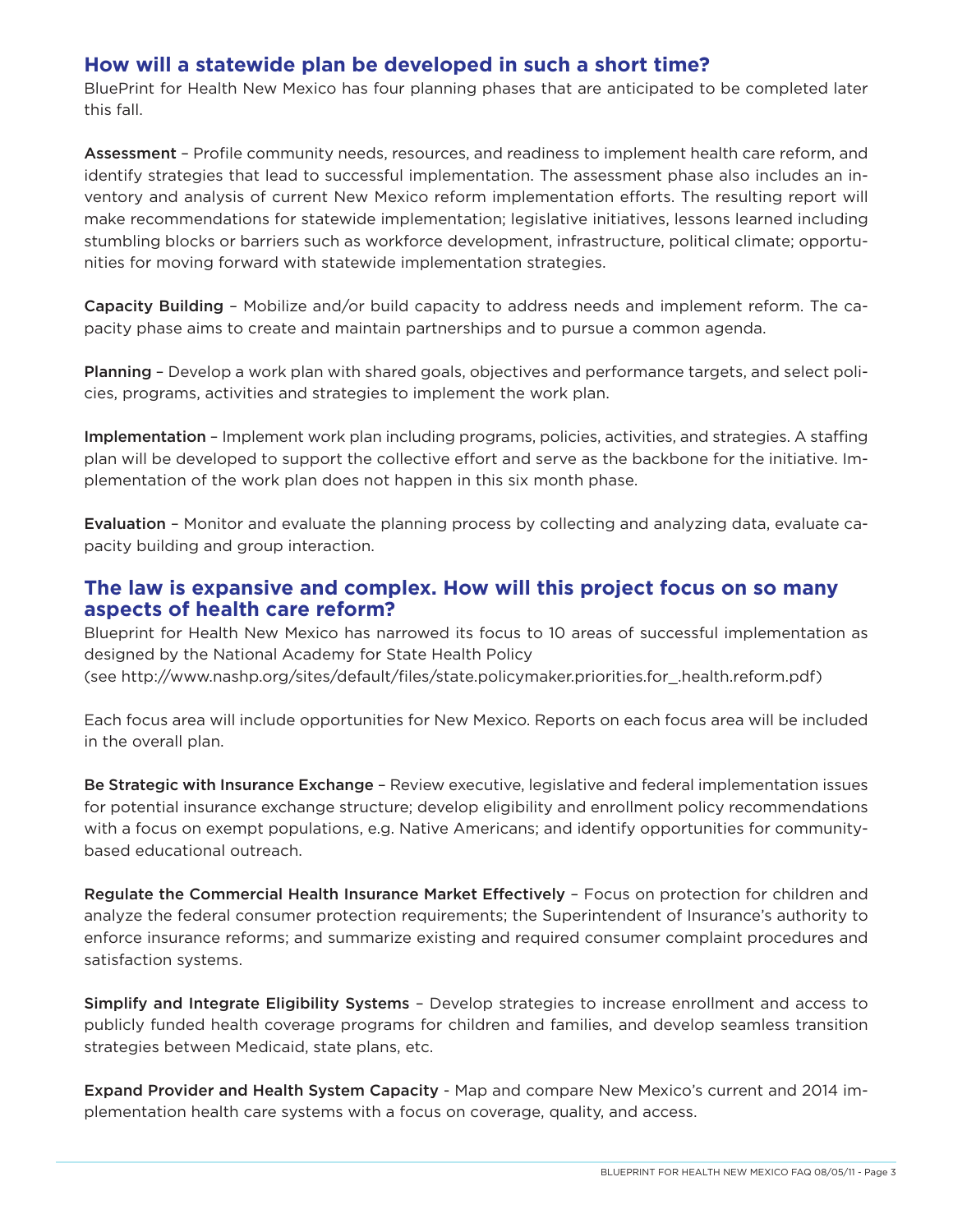Attend to Benefit Design - Consider Medicaid benefit redesign with an emphasis on improved health outcomes for children.

Focus on the Dually Eligible - Consider Medicaid benefit redesign with an emphasis on improved health outcomes for dual-eligible and elderly population enrollees.

Use Your Data - Analyze new required data collection provisions and develop recommendations to combine different source data and prioritize health disparities and related minority health data and gaps; recommend system data to monitor population health; prioritize health improvement and health disparity for progress tracking.

Pursue Population Health Goals – Identify early childhood federal funding opportunities and recommend child-focused statewide implementation plan; review Accountable Care Organization opportunities; review resource opportunities and implementation suggestions to fill potential progress gaps for Community Improvement Plans; and develop community-based participatory performance measure and community meetings for Doña Ana County Health Alliance.

Engage the Public in Policy Development and Implementation – Build upon and expand public involvement and input; analyze economic impacts of federal reform, including Medicaid expansion; review Consumer Oriented and Operated Plans (CO-Ops) opportunities; and report on past and existing reform implementation efforts as opportunities to move forward.

Native American Focus – Review statewide federal health care reform implementation for Native Americans, Native communities, and Tribal governments; identify increased access to health care services opportunities, including development of financing mechanisms and improving Indian health systems; and identify funding opportunities for tribal communities, tribal organizations, consortiums and urban Indian health programs.

Demand Quality and Efficiency from the Health Care System - Improve overall system delivery with health care metric quality outcomes, public health improvement, and quality/transparency indicators to inform consumers, businesses, and purchasers when inefficiencies and higher costs occur.

#### **How will data be used to make decisions?**

The strategic plan will be evidence based and data driven. We will bridge data to prioritize health disparities. Data regarding community health already exists. BluePrint for Health New Mexico will analyze existing data and the new required data collection provisions to develop recommendations to: combine different source data and prioritize health disparities and related minority health data and gaps; recommend system data to monitor population health; prioritize health improvement and health disparities for progress tracking.

#### **What about the cultural implications of using data?**

We are aware communities own their own data and there are cultural sensitivities to sharing data. Blue-Print for Health New Mexico will work with stakeholders to ensure that decisions related to implementation of reform are based on sound and current data. There are numerous provisions in the PPACA requiring collection of new data. BluePrint for Health New Mexico will analyze these provisions and develop strategies and recommendations to combine data from different sources and select priority areas for analysis, including disparities and related minority health data or lack thereof.